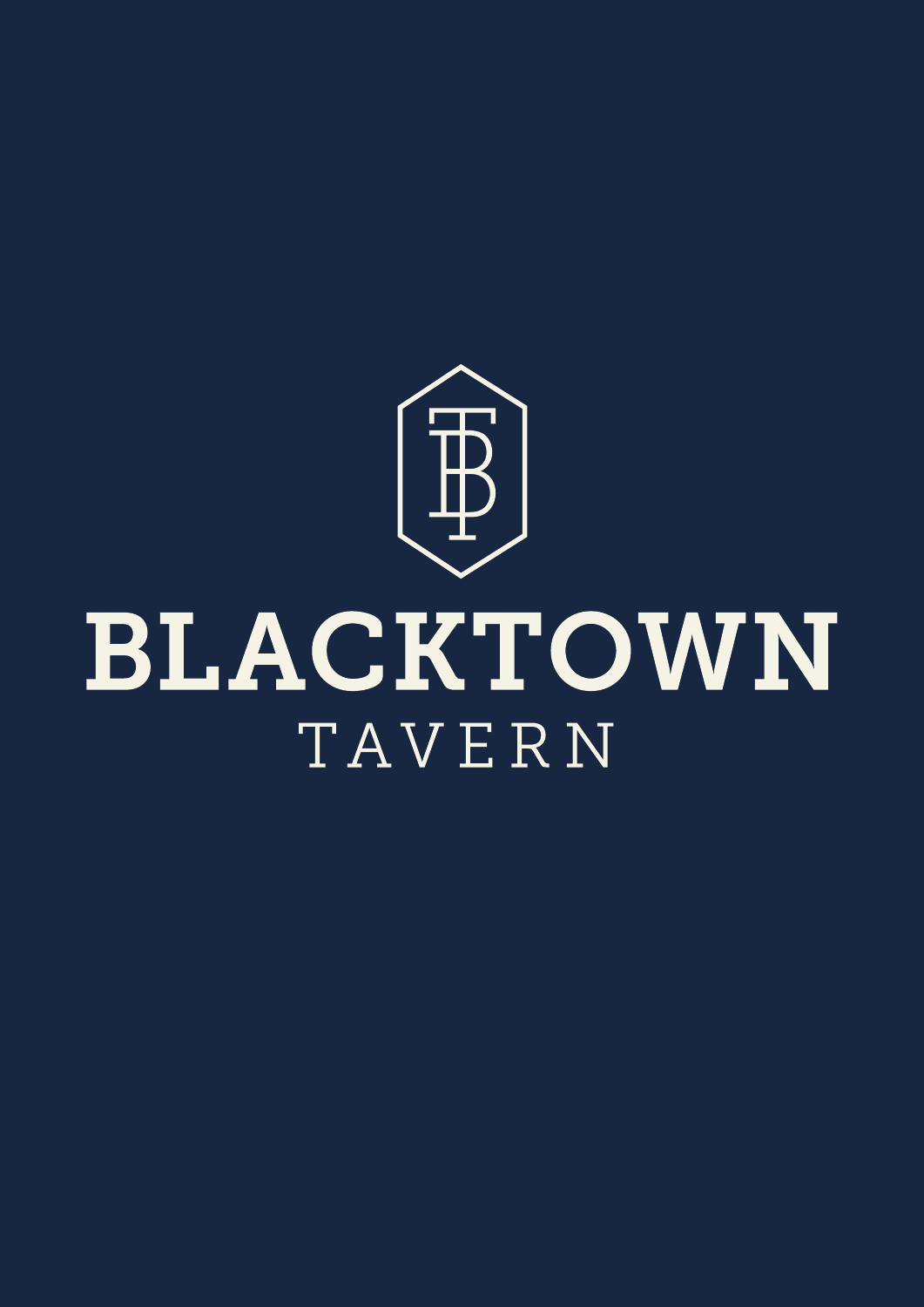V VEGETARIAN VEG VEGAN DF DAIRY FREE GF GLUTEN FREE GFOA GLUTEN FREE OPTION AVAILABLE VA VEGETARIAN AVAILABLE DFA DAIRY FREE AVAILABLE GFA GLUTEN FREE AVAILABLE

## RIBS

*BASED IN BT'S HOUSE MADE BOURBON BBQ ROASTING SAUCE AND GRILLED UNTIL TENDER, SERVED WITH ONE CHOICE OF CHIPS, SALAD, COLESLAW, CREAMY MASH POTATOES, ROASTED HERB & GARLIC POTATOES, STEAMED MIXED VEGETABLES*

> *RIB WEIGHTS - HALF RACK- 500GM FULL RACK 900GM*

PORK RIBS 36.5 - 54.5

BEEF SHORT RIBS 34.5 - 52.5

## EVERYTHING STEAK

*ALL SERVED WITH YOUR CHOICE OF TWO SIDES: CHIPS, SALAD, CREAMY MASH POTATOES, ROASTED HERB & GARLIC POTATOES, STEAMED MIXED VEGETABLES*

| <b>RUMP (250GM)</b>                                | 25      |
|----------------------------------------------------|---------|
| VIC, Grass-fed                                     |         |
| <b>NEW YORKER MB2+ (250GM)</b>                     | 32      |
| Great Southern, Grass-fed                          |         |
| <b>SCOTCH FILLET (300GM)</b>                       | 39      |
| Grain-fed, MSA                                     |         |
| <b>SURF &amp; TURF</b>                             | Add 9.5 |
| Choice of steak topped with in house creamy garlic |         |
| white wine sauce & prawns                          |         |
| ALL STEAKS COME WITH YOUR CHOICE                   |         |
| <b>OF ONE SAUCE: GRAVY, PEPPERCORN SAUCE,</b>      |         |
| <i>MUSHROOM SAUCE, OR DIANNE</i>                   |         |

# $-$  LOW & SLOW COMBOS

#### *ALL SERVED WITH CHIPS, & COLESLAW*

#### BREAST & RIB COMBO 44

Half roasted peri peri chicken & choice of 300qm

pork or beef

#### STEAK & RIBS COMBO 70

Grilled 250gm rump, 300gm pork rib, 300gm beef rib, pork sausage

#### ROAST CHICKEN - HALF OR WHOLE 22.5 - 38.5

Slow cooked and marinated in special

peri peri roasting sauce



#### BREADS

| <b>MINI BAGUETTE (SERVES 2)</b>                |     |
|------------------------------------------------|-----|
| Served with garlic herb butter                 |     |
| Add cheese                                     |     |
| Add cheese & bacon                             | 3   |
| <b>BRUSCHETTA VEG GFOA</b>                     | 1 N |
| Sourdough with fresh tomato, basil and Spanish |     |

onion topped with balsamic glaze, feta cheese

| TO SHARE                                                                                                                                       |    |
|------------------------------------------------------------------------------------------------------------------------------------------------|----|
| <b>WARM MIXED OLIVES VEG</b><br>Chilli, garlic, and herb infused olive oil                                                                     | 6  |
| 1/2 KG BUFFALO WINGS<br>Finished with your choice of glaze, Smokey BBQ<br>OR Hot Lava sauce                                                    | 15 |
| <b>SALT &amp; PEPPER SQUID GF DF</b><br>With rocket & lime aioli                                                                               | 15 |
| PEA & PARMESAN CHEESE ARANCINI VEG<br>Served with rocket & truffle mayo                                                                        | 15 |
| <b>CHEESEBURGER SPRING ROLLS</b><br>With pickles, & served with spiced ketchup                                                                 | 15 |
| <b>POTTED GARLIC PRAWNS</b><br>Succulent garlic prawns, olives, tossed in a creamy<br>pink sauce, with a touch of chilli & sliced garlic bread | 16 |
| <b>TASTING COMBO PLATTER</b><br>Salt & pepper squid, buffalo wings, bruschetta, salad &<br>lemon aioli                                         | 27 |

#### SALAD

WEDGE 15

Cos lettuce, crispy bacon bites, parmesan cheese & ranch dressing

#### GREEK V 16

Cucumber, tomato, olives, fetta, and red onion dressed in oregano & lemon dressing

#### GARDEN VEG 13

Mixed green leaf and dressed in our house dressing

*Add chicken 4.5 Add pan-fried prawns 8*